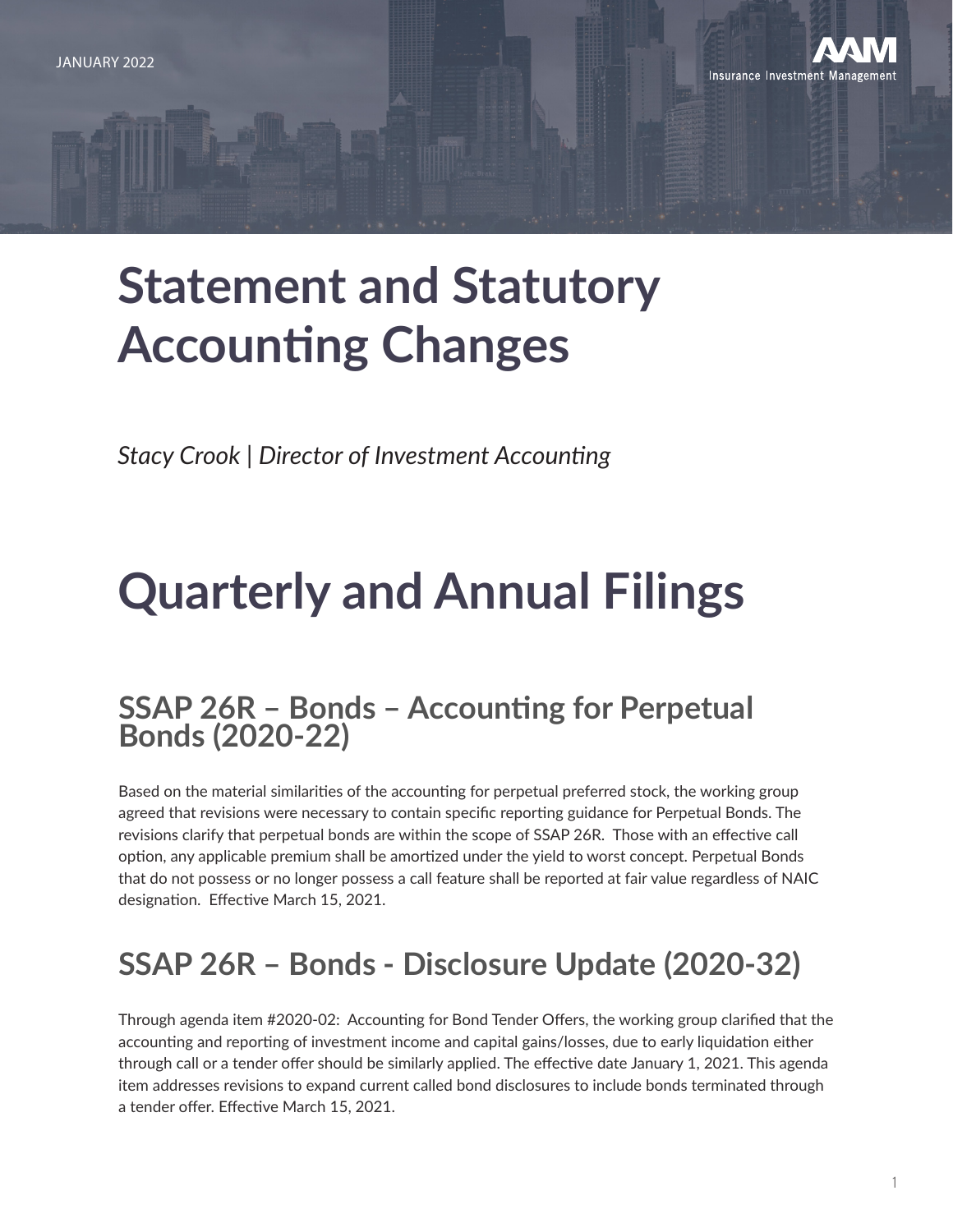### **SSAP 32R -Publicly Traded Preferred Stock Warrants (2020-33)**

Stock warrants generally fall into the scope of *SSAP No. 86 -Derivatives* although there was already a carveout for publicly traded common stock. With the only difference between publicly traded common stock and publicly traded preferred stock is the type of stock received. The working group determined that publicly traded preferred stock warrants should receive the same carveout as common stocks. Revisions capture publicly traded preferred stock warrants in scope of SSAP 32R and require the warrants to be reported at fair value. Effective March 15, 2021.

### **SSAP 43 R – Loan Backed and Structured Securities - Government Sponsored Enterprises – Credit Risk Transfer Program (2020-34)**

It is anticipated that future Freddie Mac STACR and Fannie Mae CAS issuances will be solely conducted through a Real Estate Mortgage Investment Conduit (REMIC) trust. SAPWG support staff has confirmed that the anticipated use of a REMIC trust remains functionally equivalent and retains the same material risk structure as the original STACR and CAS programs. Additionally, investment in securities issued by a GSE REMIC trust remains within the review scope of the Purposes and Procedures Manual of the NAIC Investment Analysis Office (P&P Manual). Per part 4 of the P&P Manual, Mortgage Referenced Securities are not eligible for filing exemption and are subject to assessment by the Structures Securities Group. The revisions incorporate minor scope modifications to reflect recent changes to the Freddie Mac Structured Agency Credit Risk (STACR) and Fannie Mae Connecticut Avenue Securities (CAS) programs and will allow these credit risk transfer securities to remain in scope of SSAP 43R when issued through a real estate mortgage investment conduit (REMIC) trust structure.

### **INT 20-03: Troubled Restructuring Due to COVID-19**

On March 27, 2020, President Donald Trump signed into law the Coronavirus Aid, Relief and Economic Security Act (CARES Act). The provisions in Section 4013 specifically address temporary relief from troubled debt restructurings. On December 27, 2020, President Trump signed into law the Consolidated Appropriations Act, 2021, which slightly modified and extended the original CARES Act January 1, 2022 or the date that is 60 days after the date on which the national emergency concerning the novel coronavirus disease (COVID–19) outbreak declared by the President on March 13, 2020 under the National Emergencies Act (50 U.S.C. 1601 et seq.) terminates.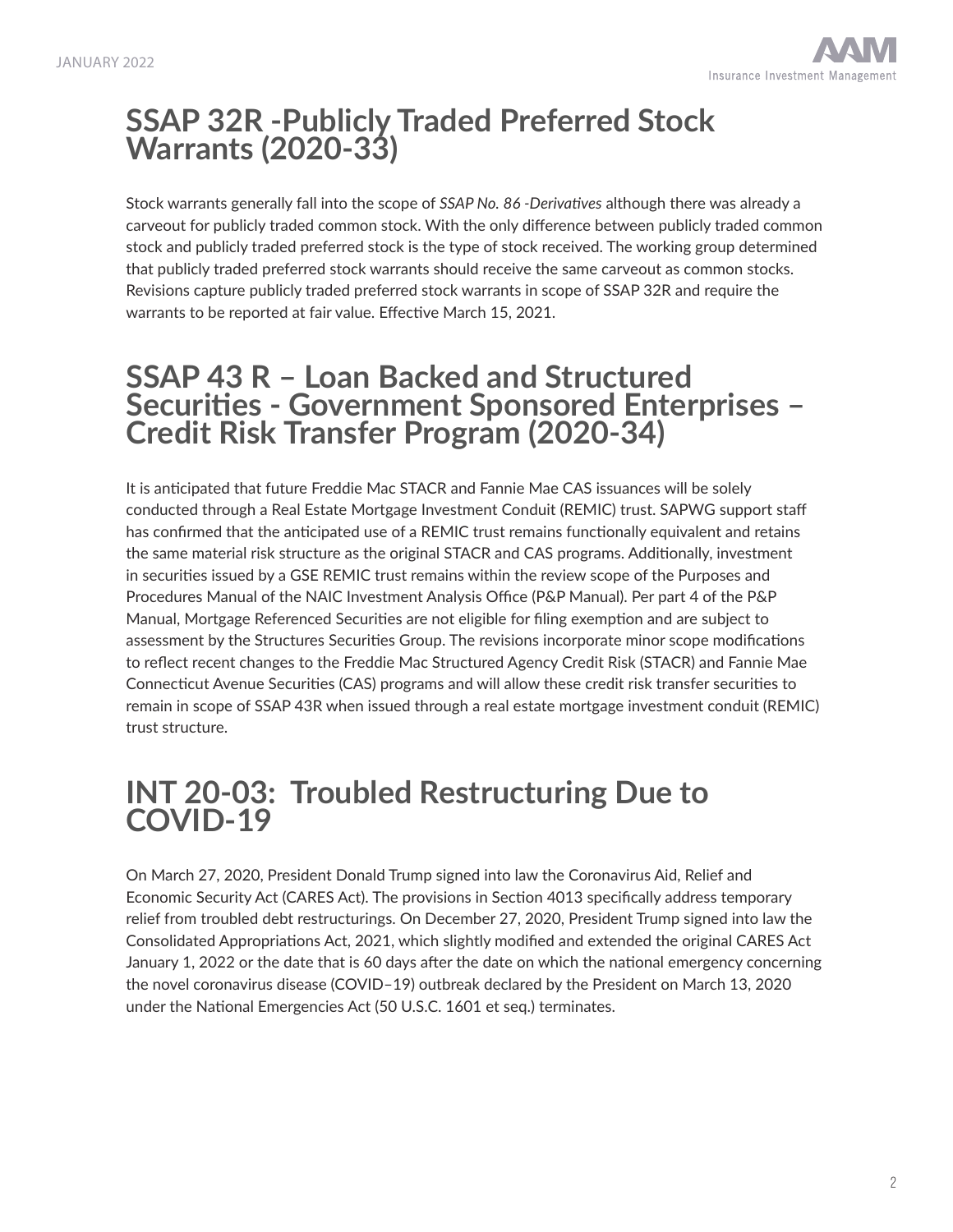#### **Amendment to the Purposes and Procedures Manual of the NAIC Investment Analysis Office (P&P Manual) to Update the Financial Modeling Instructions for RMBS/CMBS Securities and Direct IAO Staff to Produce NAIC Designation and NAIC Designations Categories for Non-Legacy Securities**

Each financially modeled Non-Legacy Security (RMBS and CMBS that closed on or after January 1, 2013\*) will receive a single NAIC Designation and NAIC Designation category rather than Price Grids (breakpoints). Price Grids will continue to be provided for financially modelled RMBS and CMBS Legacy Securities (RMBS and CMBS that closed prior to January 1, 2013). Adopted March 22, 2021.

#### **Proposed Amendment to the Purposes and Procedures Manual of the NAIC Investment Analysis Office (P&P Manual) to Private Rating Letter Rationale Report Only**

The SVO proposes the following amendments to Parts One and Three of the Purposes and Procedures Manual of the Investment Analysis Office to permit the SVO to review all PL securities whether processed through a feed or submitted directly to the SVO and would require insurance company filers to provide private rating letter rationale reports for each security. Adopted May 24, 2021.

## **SSAP No. 43R – Residual Tranches (2021-15)**

This agenda item provides updates to SSAP No. 43R—Loan-Backed and Structured Securities to clarify that securitization residual tranches shall be reported on Schedule BA: Other Long-Term Invested Assets and valued at the lower of cost or fair value. Effective December 31, 2022. In addition, the residual tranches are permitted to remain on Schedule D -1 for year-end 2021, with an NAIC 6 designation.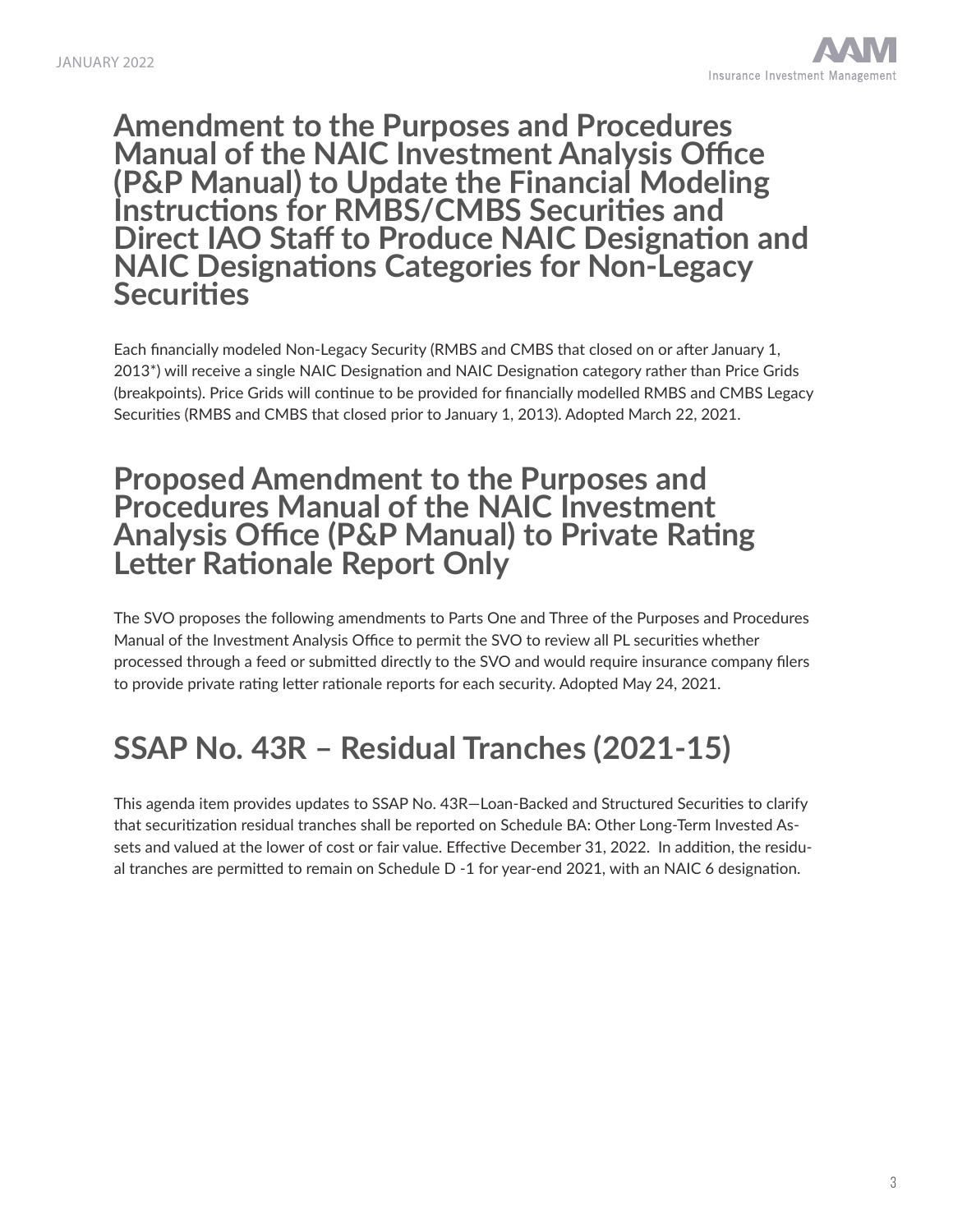# **GAAP Updates**

## **Credit Losses/Impairments**

In June 2016, the FASB issued Financial Instruments – Credit Losses (Topic 326): Measurement of Credit Losses on Financial Instruments (ASU 2016-13). This standard includes the current expected credit loss (CECL) method, which requires reporting entities to establish an allowance for credit losses that are expected to be incurred over the lifetime of the assets. At each reporting period, the allowance should represent Management's current estimate of the expected credit losses. The estimate should be calculated after grouping the financial assets into pools based on their risk characteristics. If a financial asset cannot be grouped into a pool, it can be evaluated individually. The movement in this allowance would be recognized in income. Therefore, this model allows for an immediate reversal of credit losses recognized on assets that have an improvement in expected cash flows.

Although this standard includes most debt instruments, securities classified as available-for-sale (AFS) are not included in the CECL model. However, the credit loss guidance for AFS securities will be moved from Topic 320 to Topic 326-30, along with some targeted changes:

• An allowance for credit losses would be calculated at the individual security level each reporting period. The allowance would be equal to the amount that amortized cost exceeds the present value of expected future cash flows. However, the valuation allowance for credit losses shall not exceed the unrealized holding loss.

- This approach allows for impairment losses to be reversed as credit losses or the impaired status evaporates.
- The requirement to consider the length of time a security has been underwater to determine if a credit loss exists would be removed.
- The requirement to consider additional declines in fair value or recoveries subsequent to the balance sheet date would no longer be required when estimating if a credit loss exists.
- An allowance for credit losses roll-forward disclosure will be required each reporting period

In addition to AFS securities, the FASB decided to remove the following financial assets from the proposal's scope:

- Loans made to participants by defined contribution employee benefit plans
- Policy loan receivables of an insurance entity
- Pledge receivables of a not-for-profit entity
- Related party loans and receivables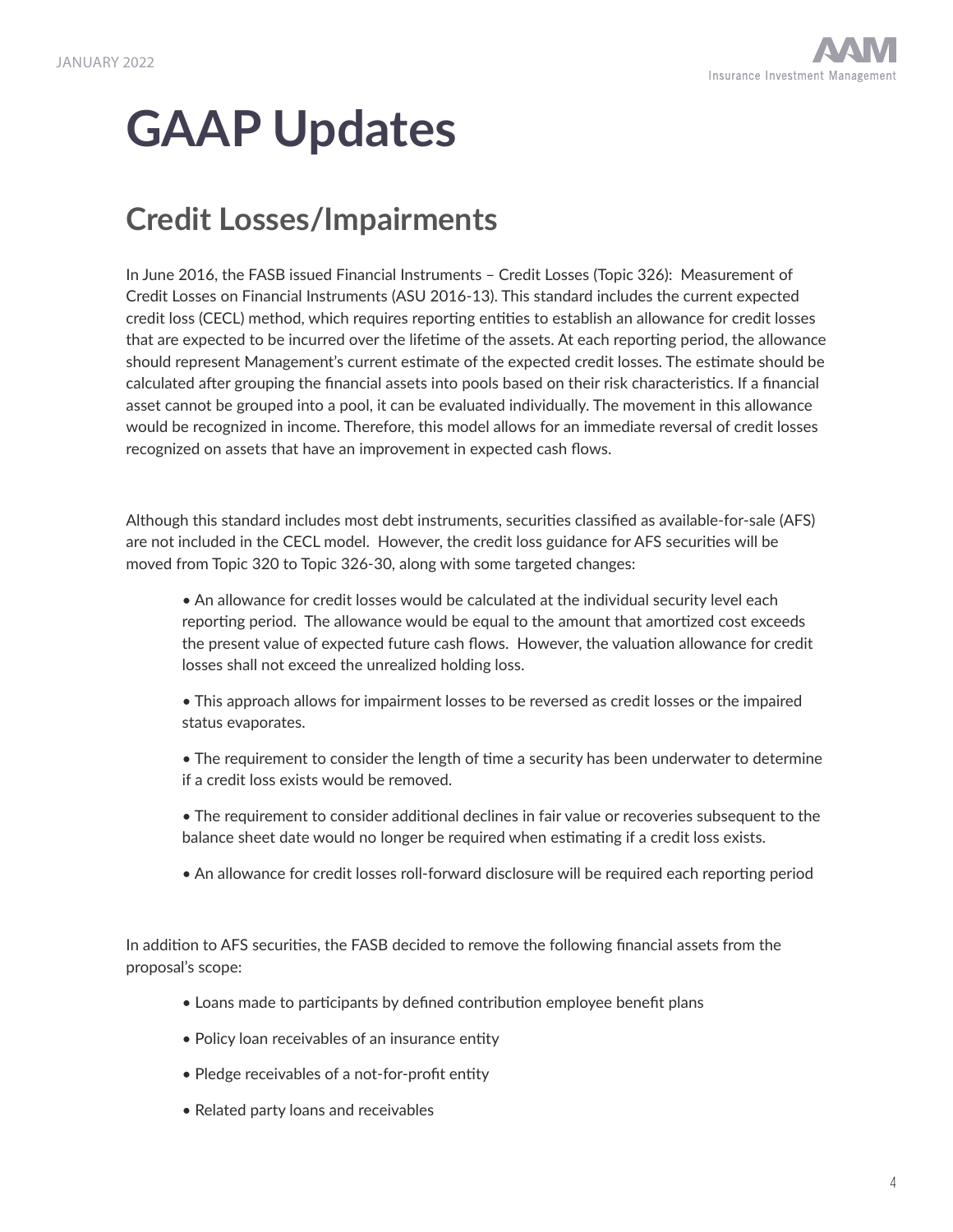

ASU 2016-13 will be effective for public, SEC filing entities, excluding entities eligible to be Smaller Reporting Companies as defined by the SEC, for fiscal years beginning after December 15, 2019, including interim periods within those fiscal years. For all other entities, it will be effective for fiscal years beginning after December 15, 2022, including interim periods within those fiscal years.

Over the past few years the FASB has focused efforts on implementation and adoption of ASU 2016-13. In response to feedback received the FASB has amended certain aspects of the ASU and added a project on the account for purchased credit-deteriorated (PCD) assets.

# **References**

Statutory Accounting Principles (E) Working Group (SAPWG) Accounting Practices and Procedures (E) Task Force Financial Condition Committee Valuation of Securities (E) Task Force Financial Accounting Standards Board Accounting Standards Update

*Stacy Crook is is the Director of Investment Accounting at AAM with 26 years of investment experience. Stacy is responsible for the Investment Accounting Group which provides accounting and statutory reporting services. Stacy has held several roles with increasing responsibilities at AAM, most recently as Vice President of Investment Accounting. Prior to joining AAM, Stacy worked at Jackson National Life Insurance Company in several different roles, as well as at the Northern Trust Company as a Senior Accountant. Stacy is a Lifetime member and the president of the Chicago Chapter of the National Black MBA Association. She is also a member of the Women's Board of the Chicago Urban League in addition to her ongoing membership in the National Association of Black Accountants, Inc. Stacy earned a BS in Business Administration from the University of Tennessee at Knoxville, MBA in Finance from Roosevelt University and MS in Accounting from Governors State University.*

*Disclaimer: Asset Allocation & Management Company, LLC (AAM) is an investment adviser registered with the Securities and Exchange Commission, specializing in fixed-income asset management services for insurance companies. Registration does not imply a certain level of skill or training. This information was developed using publicly available information, internally developed* data and outside sources believed to be reliable. While all reasonable care has been taken to ensure that the facts stated and the *opinions given are accurate, complete and reasonable, liability is expressly disclaimed by AAM and any affiliates (collectively known as "AAM"), and their representative officers and employees. Any views or opinions expressed are subject to change without notice, should not be construed as investment advice and should be considered only as part of a diversified portfolio. Any opinions and/or recommendations expressed are subject to change without notice and should be considered only as part of a diversified portfolio. Any opinions and statements contained herein of financial market trends based on market conditions constitute our judgment. This material may contain projections or other forward-looking statements regarding future events, targets or expectations, and is only current as of the date indicated. There is no assurance that such events or targets will be achieved, and may be significantly different than that discussed here. The information presented, including any statements concerning financial market trends, is based on*